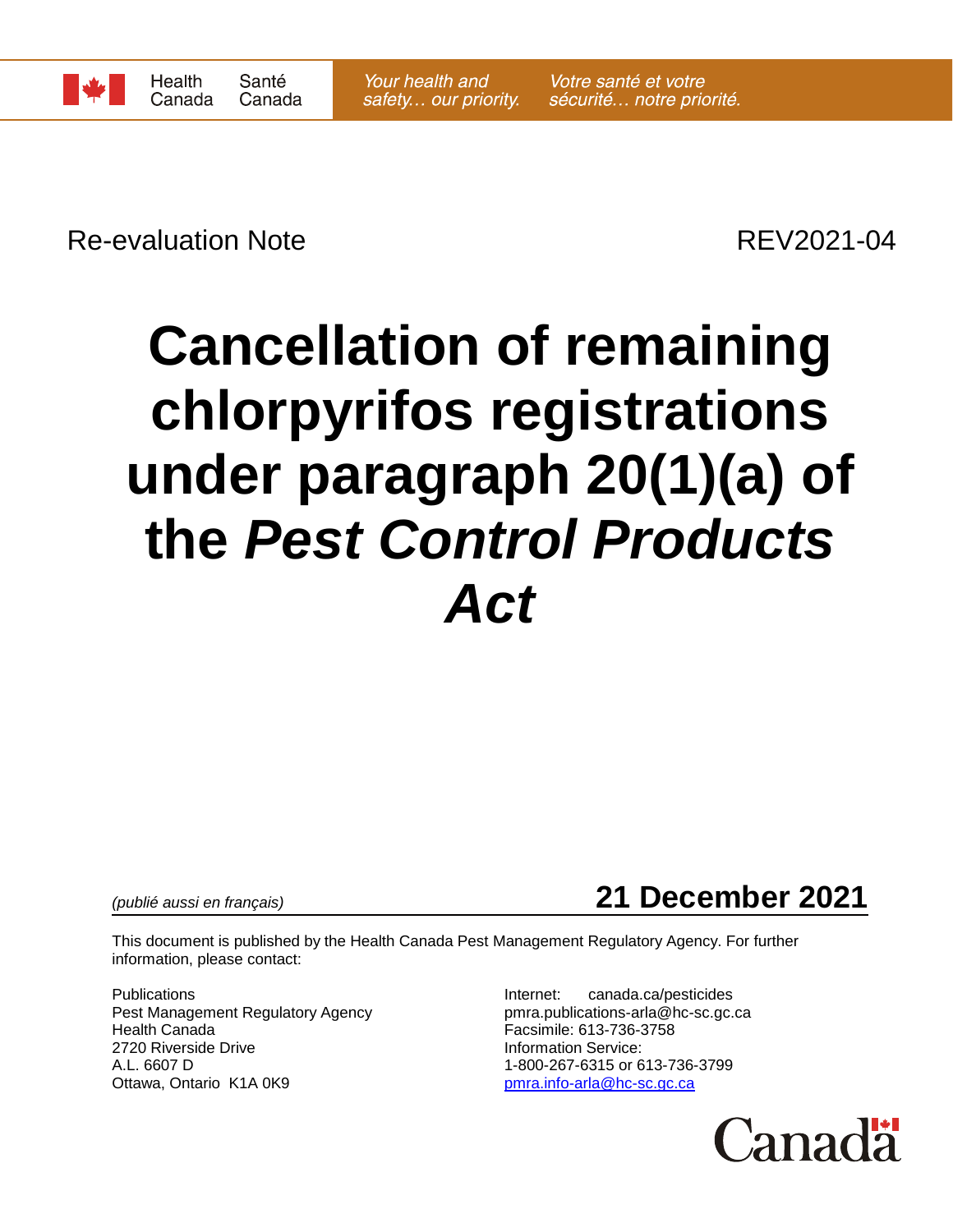ISSN: 1925-0630 (print) 1925-0649 (online)

Catalogue number: H113-5/2021-4E (print version) H113-5/2021-4E-PDF (PDF version)

#### **© Her Majesty the Queen in Right of Canada, as represented by the Minister of Health Canada, 2021**

All rights reserved. No part of this information (publication or product) may be reproduced or transmitted in any form or by any means, electronic, mechanical, photocopying, recording or otherwise, or stored in a retrieval system, without prior written permission of Health Canada, Ottawa, Ontario K1A 0K9.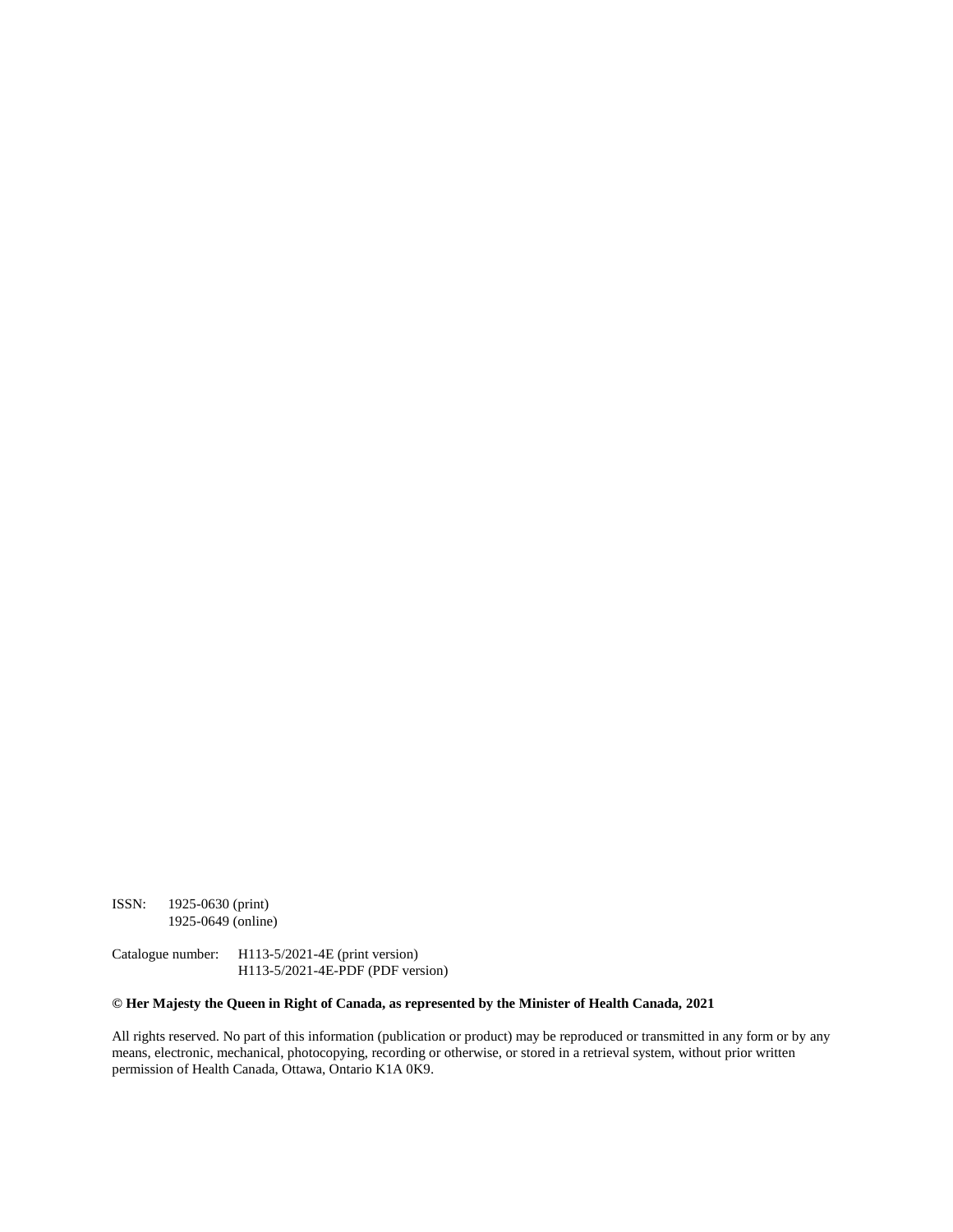This decision replaces Re-evaluation Note  $(\text{REV2021-02}^1)$ , which informed the public that the registrations of the remaining pest control products containing chlorpyrifos were being cancelled due to failure to fulfill the mandatory data requirements under the *Pest Control Products Act*. Reevaluation Note REV2021-02 of 13 May 2021 did not contain reasons for the phase-out period selected by Health Canada. This decision (REV2021-04) immediately cancels the registrations of the remaining chlorpyrifos products subject to the mandatory data call-in under the *Pest Control Products Act* and provides reasons for the phase-out period.

## **Background**

The re-evaluation for chlorpyrifos proceeded in several phases: the first phases in 2000, 2003 and 2007 assessed the health risks and some environmental risks, with the full environmental assessment completed in 2020. The final phase of re-evaluation was intended to update the current health risk assessment. The chlorpyrifos re-evaluation decision related to environmental risk (PRVD2019-05<sup>2</sup> and RVD2020-14<sup>3</sup>) resulted in the cancellation of a number of registrations of pest control products. Health Canada also identified additional data needed for the reevaluation to update the current health risk assessment for the remaining registered products.

On 10 February 2021, Health Canada sent a notice to the two registrants of the remaining products containing chlorpyrifos requiring various data in order to complete the update to the health risk assessment. By that time, only products from these two registrants remained subject to the ongoing re-evaluation with respect to the health risk assessment because all other products containing chlorpyrifos were already in the course of being phased-out following prior cancellation decisions or following voluntary discontinuations. See Appendix I for the complete list of all products containing chlorpyrifos subject to a phase-out period.

As the registrants of chlorpyrifos products were unable to fulfill these data requirements, Health Canada cancelled the registrations of the remaining pest control products containing chlorpyrifos, according to the phase-out timeline below. This timeline was the same as that which was imposed on product registrations cancelled as a result of the environmental risk assessment (RVD2020-14), with the exception of uses on canola and garlic, which were originally extended until 2024 in RVD2020-14, but were then aligned with the same phase-out timeframe as all of the other cancelled uses.

Phase-out Timeline:

 $\overline{a}$ 

- Last date of sale by registrant: 10 December 2021
- Last date of sale by retailers: 10 December 2022
- Last date of use for all chlorpyrifos uses/products including canola (for alfalfa looper) and garlic (for darksided and redbacked cutworm): 10 December 2023

<sup>1</sup> REV2021-02, *Update on the re-evaluation of chlorpyrifos*

<sup>2</sup> PRVD2019-05, *Chlorpyrifos and Its Associated End-use Products: Updated Environmental Risk Assessment*

<sup>3</sup> RVD2020-14, *Chlorpyrifos and Its Associated End-use Products (Environment)*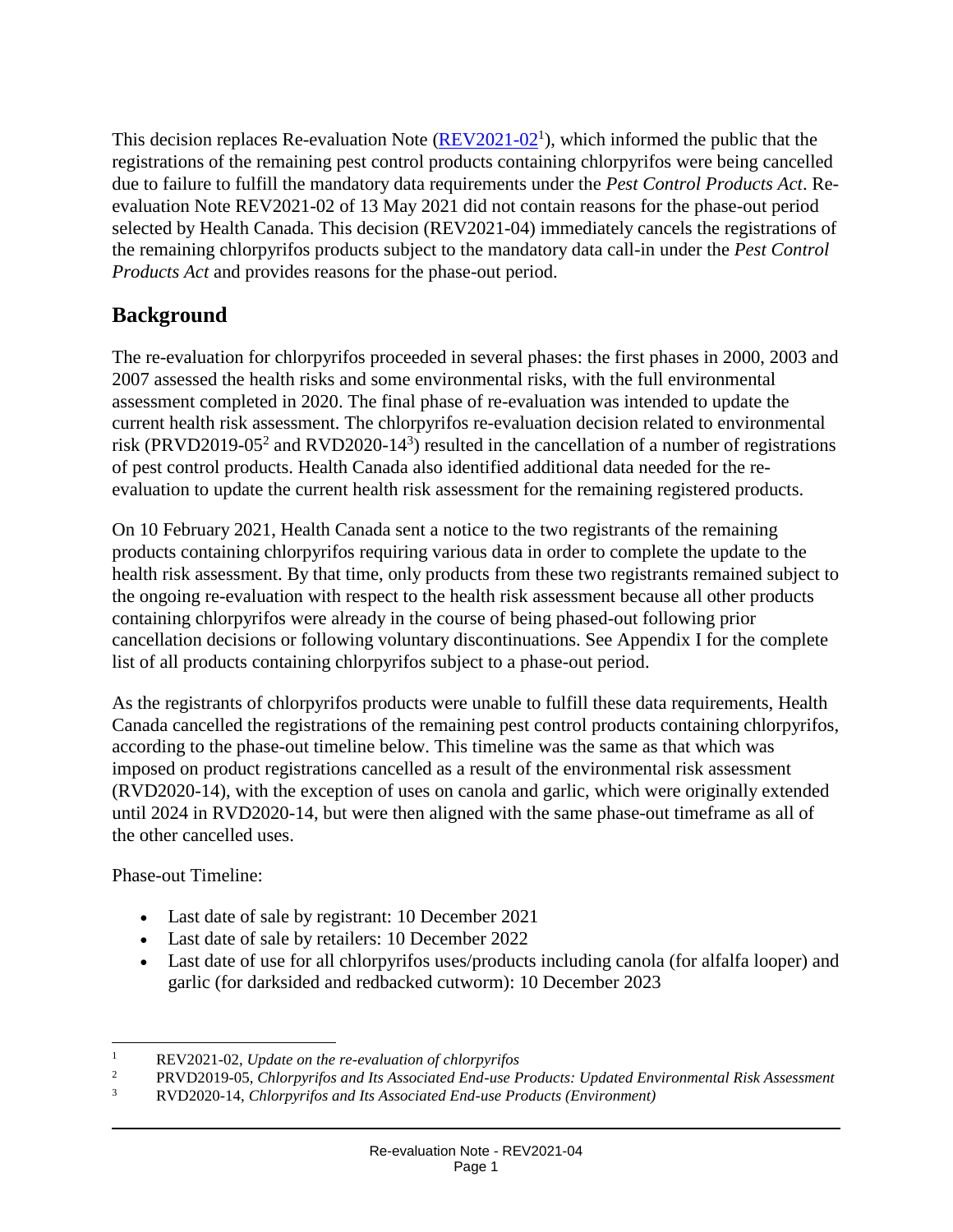On 13 May 2021, Health Canada published a Re-evaluation Note (REV2021-02) informing the public that the registrations of the remaining pest control products containing chlorpyrifos were being cancelled with a phase-out period due to failure to fulfill the mandatory data requirements. In the Re-evaluation Note, Health Canada did not explain its reasons for applying the phase-out period.

This decision (REV2021-04) confirms the cancellation of the registrations of the remaining products/uses of chlorpyrifos and sets out Health Canada's determination that, in accordance with the *Pest Control Products Act* and [Regulatory Directive DIR2018-01,](https://publications.gc.ca/site/eng/9.853492/publication.html) *Policy on [Cancellations and Amendments Following Re-evaluation and Special Review,](https://publications.gc.ca/site/eng/9.853492/publication.html) 4* the risks are not imminent and serious during the phase-out period.

### **Final determination with respect to chlorpyrifos**

The remaining products containing chlorpyrifos are now cancelled, effective as the date of this publication, in accordance with Information Note: *Update on implementation of post-market decisions* published 21 December 2021. No manufacturing within Canada or importation into Canada is allowed. The remaining products whose registrations are immediately cancelled are:

- Pyrinex Technical Chlorpyrifos Insecticide (Registration Number 23621)
- Pyrate 480 EC Insecticide (Registration Number 23704)
- Sharda Chlorpyrifos Technical Insecticide (Registration Number 32694)
- Sharphos Insecticide (Registration Number 32768)

Paragraph 21(5)(a) of the *Pest Control Products Act* permits Health Canada to allow existing stocks of cancelled products in Canada to remain authorized for continued possession, handling, storage, distribution and use over a phase-out period, subject to any conditions that are necessary for carrying out the purposes of the *Pest Control Products Act*.

The following conditions apply to the products subject to this decision:

- There shall be no further distribution and sale by registrants of any products containing chlorpyrifos;
- Retailers and other distributors are permitted to distribute and sell their existing stock until 10 December 2022;
- The last date of permitted use will be 10 December 2023;
- Registrants are required to comply with incident reporting obligations during the phaseout period; and
- Registrants are required to comply with sales reporting obligations until all reports relevant to the 2021 calendar year have been submitted.

 $\overline{a}$ <sup>4</sup> Regulatory Directive 2018-01, *Policy on Cancellations and Amendments Following Re-evaluation and Special Review*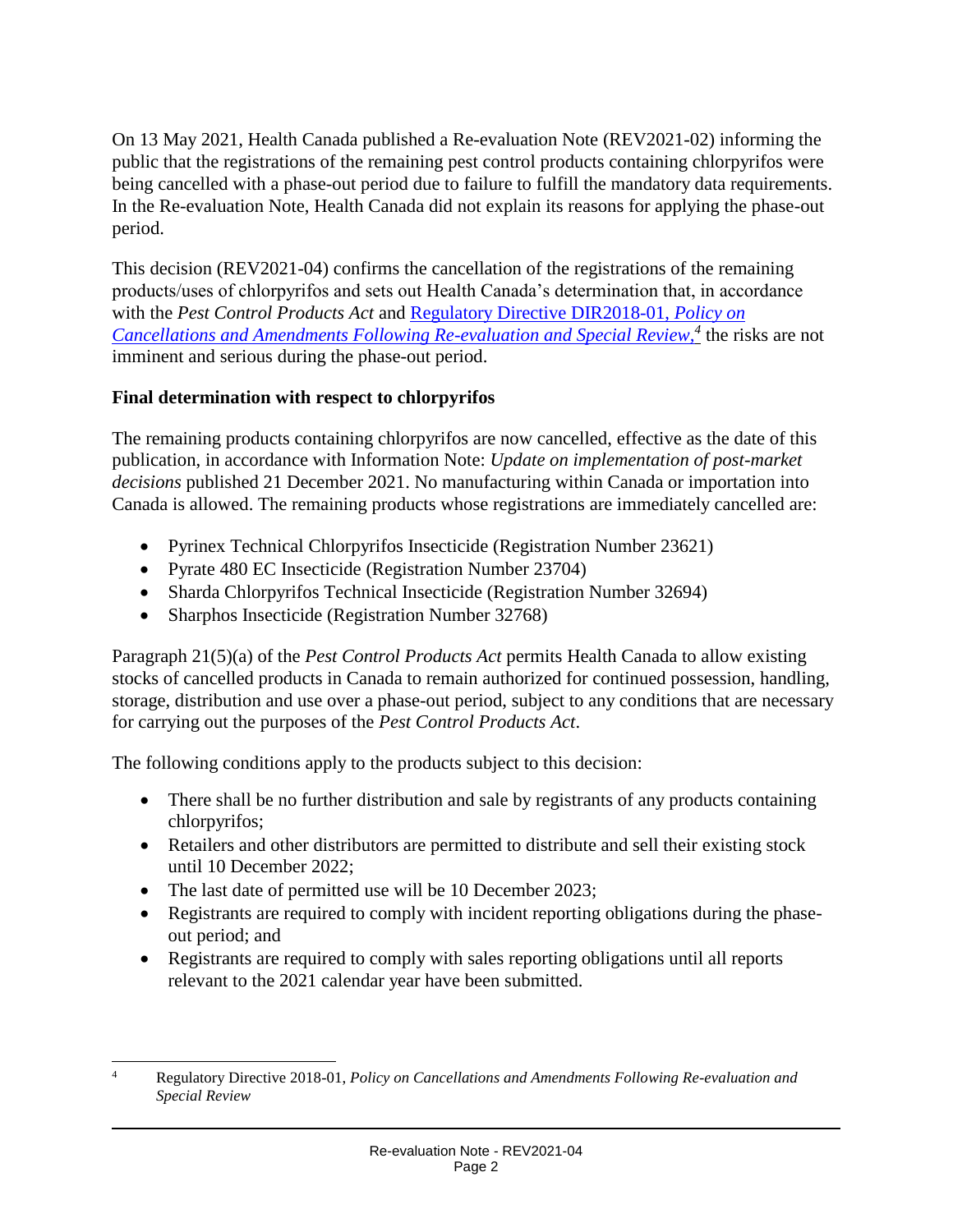This allows existing stocks of chlorpyrifos products in Canada to be exhausted in an orderly manner, to minimize potential risks associated with disposing of existing product all at once, and to minimize potential confusion for the users.

#### **i) Overview of Policy on Cancellations and Amendments Following Re-evaluation and Special Review**

The [Policy on Cancellations and Amendments Following Re-evaluation and Special Review,](https://publications.gc.ca/site/eng/9.853492/publication.html) provides a framework for the cancellation of pesticide products or amendments to pesticide product uses, labels, or other conditions of registration following a re-evaluation or special review decision, or the failure to meet mandatory data requirements. The policy also outlines the process, the associated timelines as well as how the timelines for cancellation or amendment of pesticide products are established.

This policy is intended to enhance transparency of the process and associated timelines when regulatory action is required to remove products from the market, change approved uses, or introduce amendments to labels. It is also intended to facilitate efficient and effective implementation of re-evaluation and special review decisions, including by ensuring an orderly transition in order to minimize the potential for non-compliance. Standardized timelines aim to clarify expectations, obligations and communications around the implementation of regulatory decisions.

The primary consideration for the implementation timelines for cancellation and amendment is based on the risks to human health or the environment, in other words, whether risks are considered imminent and serious, taking into account the following factors:

- Potential magnitude of harm, in other words, seriousness of the effect of concern, including reversibility;
- Likelihood of the effect occurring, in other words, whether an effect of concern is likely to happen based on how the product is being used;
- The population exposed to the product, for example, trained pesticide applicators, the general public, or bystanders; and
- Information from post-market surveillance considered as part of the re-evaluation or special review, for example, incident reports, poison control centre data, or monitoring data.

In cases where no imminent and serious risks to human health or the environment are identified, the implementation timelines outlined in  $DIR2018-01<sup>5</sup>$  are applied to products or uses subject to the re-evaluation or special review decision.

Implementation is expedited when risks of concern are considered to be imminent and serious. Such circumstances involve a significant likelihood of serious effects occurring, for example, adverse effects reported in incident reports submitted to Health Canada involving death or serious bodily harm.

 $\overline{a}$ <sup>5</sup> DIR2018-01, *Policy on cancellation and amendments following re-evaluation and special review*.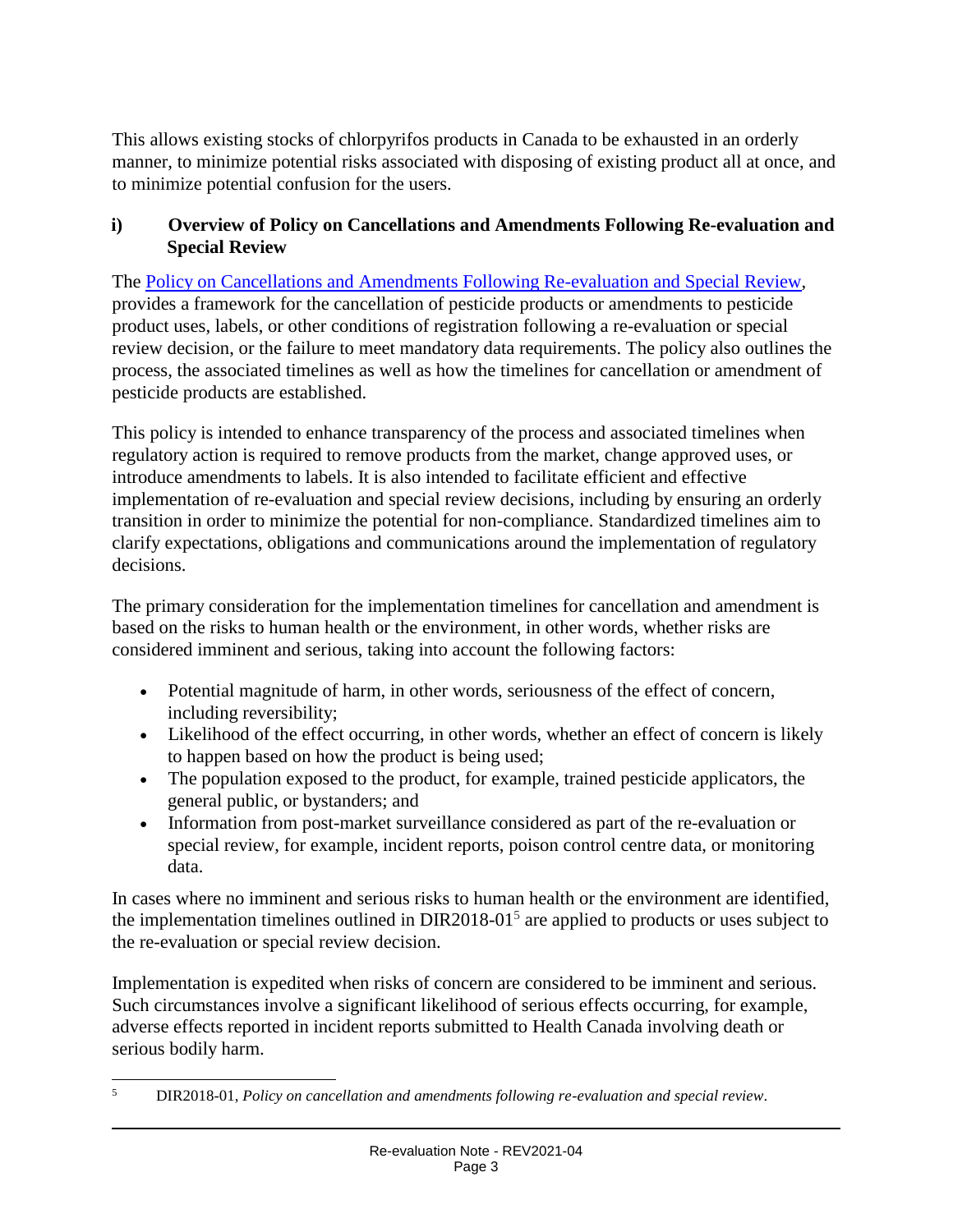In these circumstances, other appropriate measures may also be required, such as requiring the registrant to over-sticker labels on existing stocks with risk mitigation statements, or issuing an immediate product recall in accordance with the *Pest Control Products Act* (p. 21(5)(b)).

#### **ii) No imminent and serious risks during ongoing phase-out**

Health Canada has determined that the risks for current chlorpyrifos uses are not imminent and serious during the period of the phase-out described above, taking into account the following considerations:

- **No residential uses by homeowners in Canada:** In 2000, Health Canada stopped allowing all uses by homeowners and chlorpyrifos labels were updated accordingly (with the exception of containerized low concentration ant baits/bait stations that were discontinued in 2017). Thus, there has been virtually no exposure to chlorpyrifos products from use by the general public in residential settings for over 20 years.
- **Mitigation in place for workers:** Health Canada implemented mitigation measures in 2007 (REV2007-01, *Update on the Re-evaluation of Chlorpyrifos*) to further protect human health, following an assessment of agricultural and forestry uses. Mitigation measures included discontinuation of certain uses and specific types of application equipment, implementation of engineering controls and additional personal protective equipment for workers, and the establishment of restricted intervals for postapplication workers.
- **Seldom detected in food:** Potential dietary exposure and risks from chlorpyrifos have also been considered based on **current** Canadian registered uses, including recent food residue surveillance data representative of the national food supply from the Canadian Food Inspection Agency's (CFIA) National Chemical Residue Monitoring Program and the United States Department of Agriculture's (USDA) Pesticide Data Program (PDP). Food monitoring programs show a very low frequency of chlorpyrifos detections in both Canada and the United States. In Canada, the frequency of detection was 0.62% from domestically grown crops; and 2.7% overall in samples from domestic and imported foods from 34 114 samples tested in Canada between 2013–2017. This low detection frequency is consistent with that noted in PACR2003-03<sup>6</sup>, which reported detections in less than 1% (0.3%) of domestic and 1.9% of imported commodities in 44 397 shipments. Furthermore, chlorpyrifos residues, when detected, were also generally lower in Canada than the United States, and were also **in compliance** with established maximum residue limits (MRLs).
- Low health concern from food: No health risks from chlorpyrifos food residues alone were identified in Health Canada's previous assessment. Similarly, the **recent** proposed United Stated Environmental Protection Agency (USEPA) assessment for chlorpyrifos

 $\overline{a}$ <sup>6</sup> PACR2003-03, *Phase 2 of the Re-evaluation of Chlorpyrifos*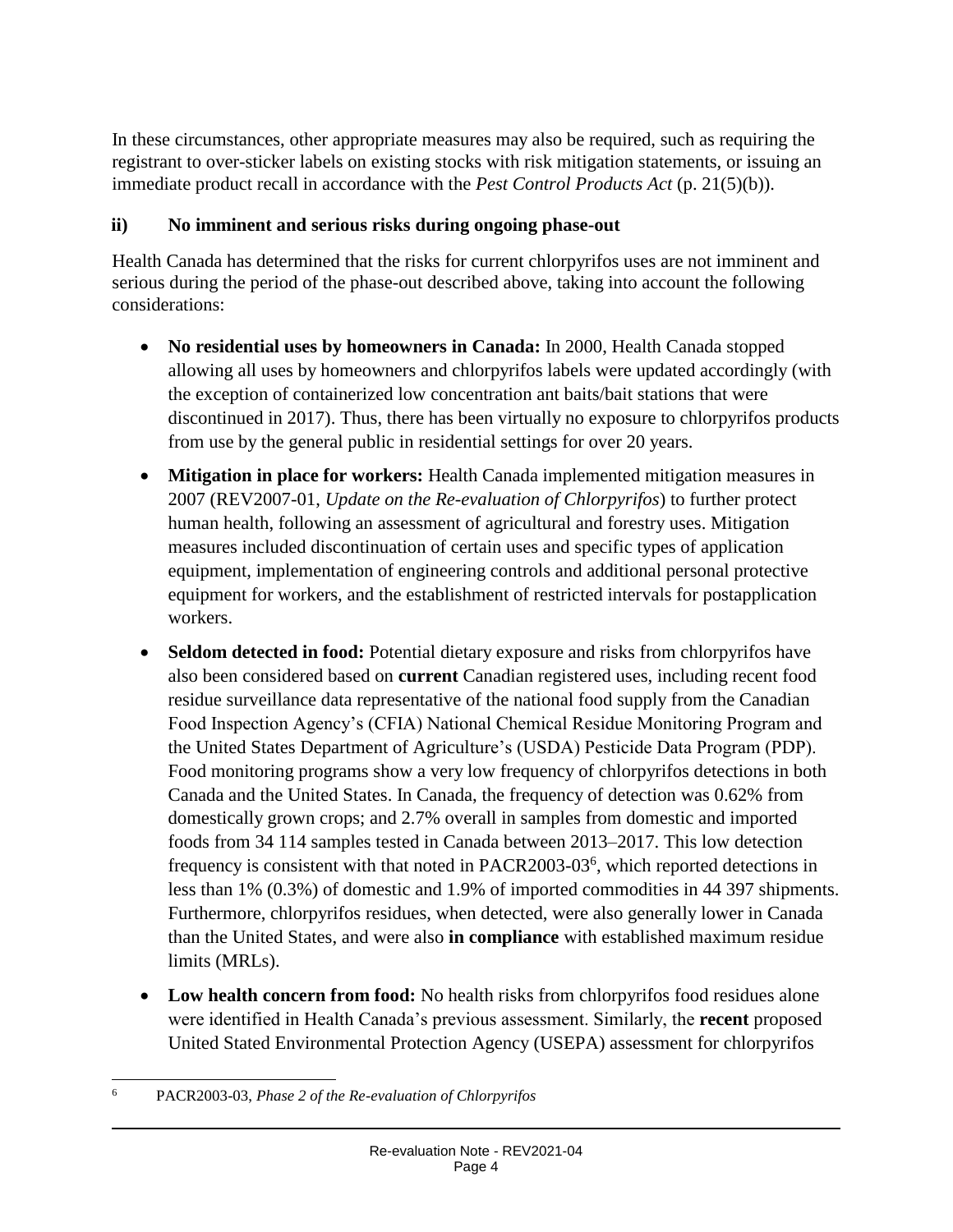(proposed interim decision,  $December 2020^7$ ), had the same conclusion. Furthermore, the USEPA assessment took into consideration the more recent health information available since Health Canada's assessment, as well as the more extensive use pattern that exists in the United States than in Canada. In other words, as acute and chronic dietary risks for all American populations exposed to food treated with chlorpyrifos were shown to be acceptable, this would be the same for Canadians.

- **Low health concern from drinking water:** While a fully updated assessment for drinking water has not been completed in Canada, Health Canada's analysis of Canadian water monitoring data collected over many years showed that only a fraction of samples had detectable levels of chlorpyrifos. Moreover, these levels were below the Health Canada's drinking water level of concern that had been determined in the 2003 assessment, with the exception of one sample<sup>8</sup> collected in 2005. Several mitigation measures were then implemented in 2007, including buffer zones and a reduced use pattern, and no samples exceeded the level of concern since that time. A total of 166 816 potential drinking water samples (from  $1972-2016$ )<sup>9</sup> were analyzed for chlorpyrifos (groundwater, ambient surface water, and treated drinking water) from Canada and the United States, with a detection frequency of 8%. Moreover, in February  $2020$ , <sup>10</sup> Health Canada, in collaboration with the Federal-Provincial-Territorial Committee on Drinking Water, proposed to withdraw the existing Guidelines for Canadian Drinking Water Quality for several pesticides, including chlorpyrifos, as it was determined that these are unlikely to be found in Canadian drinking water at levels that may pose a risk to human health. Therefore, the Guidelines are no longer required. There is also a low level of concern for chlorpyrifos breakdown products including chlorpyrifos oxon, a byproduct of chlorine treatment. As chlorpyrifos is not often detected and unlikely to be found in Canadian drinking water sources at levels that may pose a risk to human health, the formation of oxon at a level of concern is not expected, if treated with chlorine.
- **Health Canada's assessment continues to be protective of the Canadian population:** As previously noted, Health Canada's most recent human health mitigation measures were published in 2007 [\(REV2007-01\)](https://publications.gc.ca/collections/Collection/H113-5-2007-1E.pdf). At the time the cancellation notice for Canadian registrations of chlorpyrifos [\(REV2021-02\)](https://publications.gc.ca/site/eng/9.899832/publication.html) was published in May 2021 (now superseded by this current decision), the most recent (2019) <sup>11</sup> international, risk-based **decision** on chlorpyrifos had been issued by the Australian Pesticide and Veterinary Medicine

l

<sup>&</sup>lt;sup>7</sup><br>Chlorpyrifos Proposed Interim Registration Review Decision Case Number 0100 December 2020

The maximum detection of 4  $\mu$ g chlorpyrifos/L from Canadian monitoring data was from one sample in Québec, in 2005. All other samples were below the drinking water level of concern (DWLOC).

<sup>&</sup>lt;sup>9</sup> Further characterization of risks concentrated on a 2000-2016 subset of 15,080 samples from the available data.

<sup>&</sup>lt;sup>10</sup> Withdrawal of Select Guidelines for Canadian Drinking Water Quality<br> $\frac{11}{2}$  ADVMA Reconsideration of oblarmy if and Residential amogura and pull-

<sup>11</sup> APVMA Reconsideration of chlorpyrifos: Residential exposure and public space use exposure assessment and risk characterisation update. https://apvma.gov.au/sites/default/files/publication/50121 chlorpyrifos\_2019\_residential\_exposure\_assessment\_and\_risk\_characterisation\_report.pdf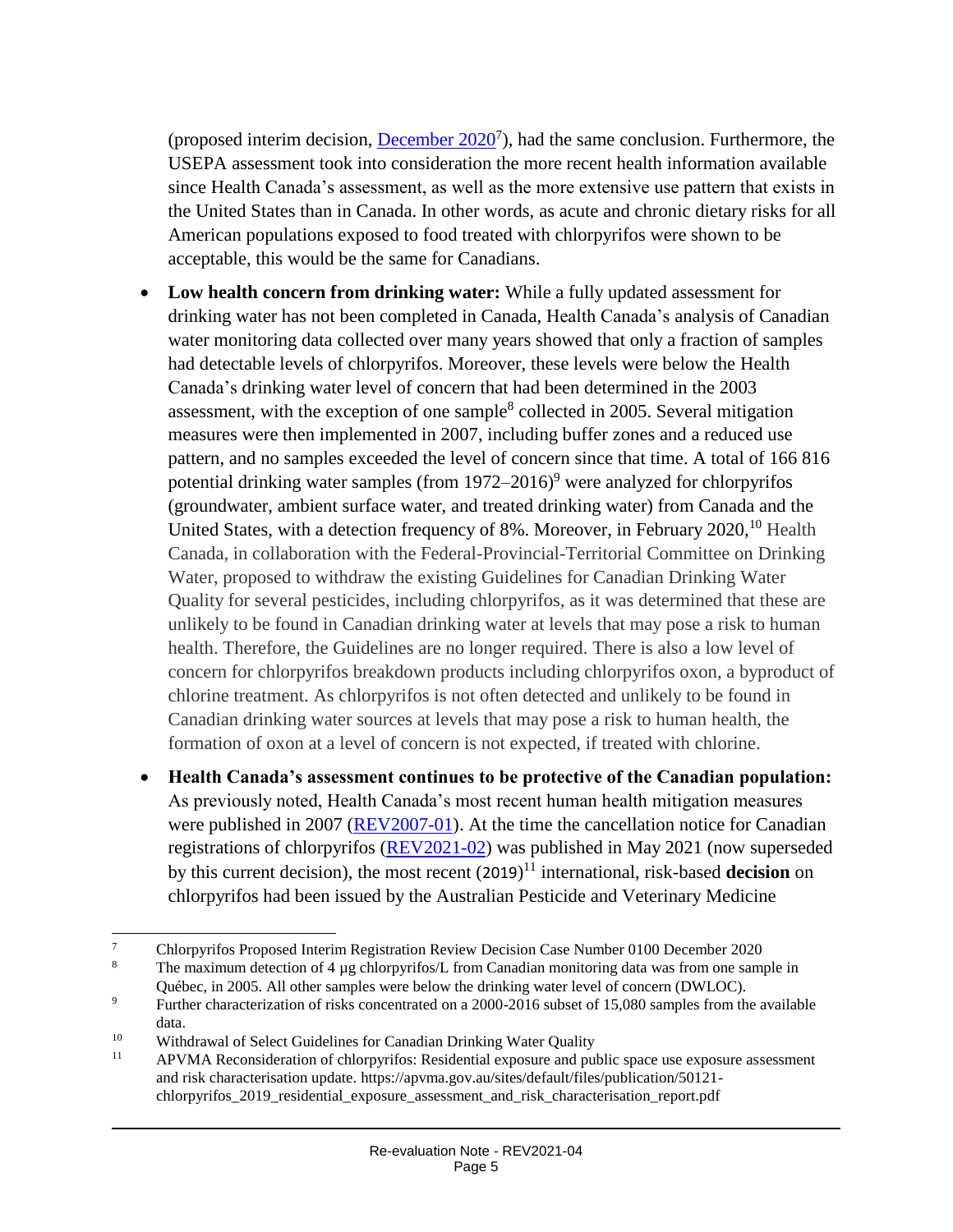Authority (APVMA). In addition, as noted above, the USEPA posted a more recent assessment in [December 2020](https://www.epa.gov/sites/default/files/2020-12/documents/chlorpyrifos_pid_signed_120320.pdf) (which was a **proposed** decision). Both the APVMA and USEPA assessments took into consideration the more recent health information including epidemiology data and published scientific literature, on which they based updated human health reference values (that is, acceptable human exposure levels) for use in their risk assessments. While Health Canada has not updated the human health reference values in consideration of this additional information prior to the cancellation of all uses in Canada, it is important to note that Health Canada's reference values established in 2000 continue to be either aligned with those of APVMA and USEPA for sensitive subpopulations including women of child-bearing age, or more conservative (in other words, more protective) in the case of infants and children. Thus, this indicated that Health Canada's existing assessment would still be protective of the Canadian population, or even more protective in the case of infants and children.

- **Declining sales in Canada:** With the cancellation of all registrations of pest control products containing chlorpyrifos, the use of, and therefore, exposure to chlorpyrifos is expected to continuously decrease over the phase-out period as products are depleted. To date, there has been an overall trend in declining sales of chlorpyrifos in Canada. More specifically, sales in 2016, for example, were approximately 30% lower than those of 2008. Since 2016, decreasing trends have continued, with the most recent data from 2020 (not yet published) indicating sales to be approximately 83% lower than those reported for 2008. This supports the assumption that dietary exposure from existing Canadian products has been decreasing, and will continue to decrease during the phase-out period on an ongoing basis.
- **Decreasing use internationally:** Cancellation actions have also occurred in other jurisdictions, such as the European Union.<sup>12</sup> This further decreases dietary exposure to imported food treated with chlorpyrifos, which will continue to decline on an ongoing basis. Health Canada will continue to monitor the regulatory status of chlorpyrifos in other countries, as well as the degree of potential exposure in imported and domestically produced foods.
- **No serious Canadian incident reports:** Between 2007 and 2021, Health Canada received 56 human and domestic animal incidents reports in relation to chlorpyrifos. Of these, 11 were classified as human major, all of which occurred in the United States. Of the six American incidents with a causal relationship of possible (3), or probable (3), five involved occupational exposure to multiple pesticides, with some reporting improper use or lack of personal protective equipment. (The remainder were unlikely or had insufficient information). There were no deaths or other serious human incidents reported in Canada.

 $\overline{a}$ 

<sup>&</sup>lt;sup>12</sup> July 31, 2019 statement by the European Food Safety Authority (EFSA): https://efsa.onlinelibrary.wiley.com/doi/pdf/10.2903/j.efsa.2019.5809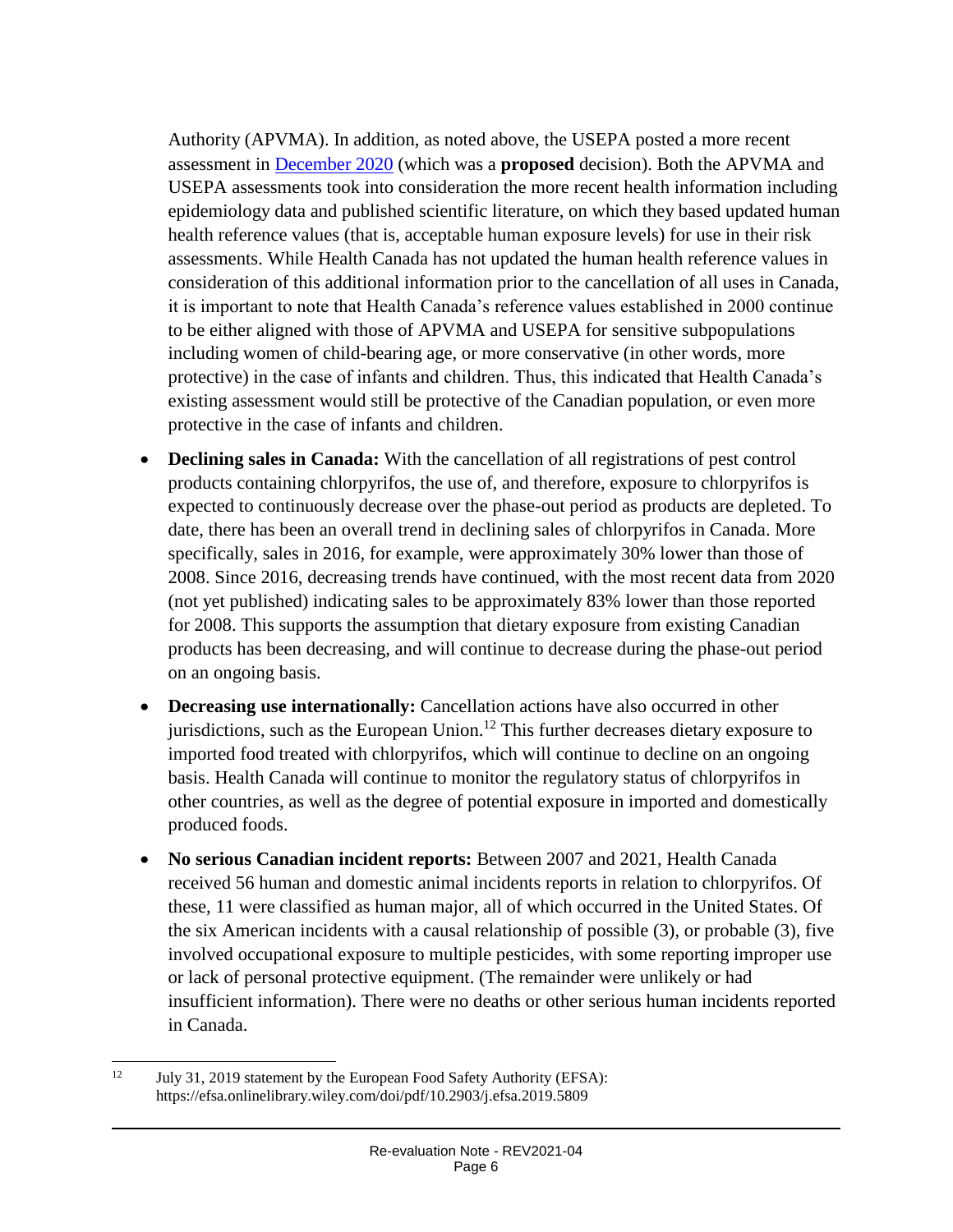#### **iii) International status and Canadian comparison**

#### **European Union**

 $\overline{a}$ 

In 2020, the European Commission (EC) prohibited all uses of chlorpyrifos based on human health concerns resulting from data uncertainties. Following a preliminary analysis of the 2020 EC decision concerning the non-renewal of plant protection products containing chlorpyrifos, Health Canada identified the following aspects of concern:

- Genotoxic potential of chlorpyrifos,
- Developmental neurotoxicity of chlorpyrifos, and
- Reproductive toxicity of chlorpyrifos.

The basis of the European decision was articulated in the 31 July 2019 statement by the European Food Safety Authority ( $EFSA<sup>13</sup>$ ), which noted that no toxicology reference values were established and a risk assessment was not conducted. Thus, the EC decision was based on potential hazard (any possible adverse or toxic effect), rather than risk (likelihood of an adverse effect based on the amount of exposure). It is important to note that a hazard classification is not a health risk assessment. A hazard describes any possible adverse or toxic effect that may be attributed to a substance at various dose or exposure levels, whereas an assessment of risk focusses on the likelihood of an adverse effect occurring with a given amount of exposure. Thus, the levels of human exposure, which determine the actual risk, were not taken into account in the EC decision. In Canada, pesticides undergo a health and environmental risk assessment to establish the level of exposure to Canadians and the environment that does not result in harmful effects. The level of acceptable exposure that is established by Health Canada and used for health risk assessment also incorporates additional safety factors, providing a further degree of protection.

On 10 February 2021, a notice was issued by Health Canada (Reference No. 2019-3275) that a new special review of chlorpyrifos relating to a 2020 EC decision to cancel all uses would not be initiated under subsection 17(2) of the *Pest Control Products Act*. This was because the identified aspects of concern would be assessed with the ongoing re-evaluation of chlorpyrifos at that time, specifically in relation to updating the human health risk assessment, as per subsection 17(7) of the *Pest Control Products Act*. Because the remaining product registrations were cancelled in the now superseded May 2021 decision, and that has not changed with this new decision, a health risk assessment will not be conducted. However, for the reasons described above, Health Canada has determined that there are no imminent and serious health risks that would warrant a shorter phase-out period.

<sup>&</sup>lt;sup>13</sup> July 31, 2019 statement by the European Food Safety Authority (EFSA): https://efsa.onlinelibrary.wiley.com/doi/pdf/10.2903/j.efsa.2019.5809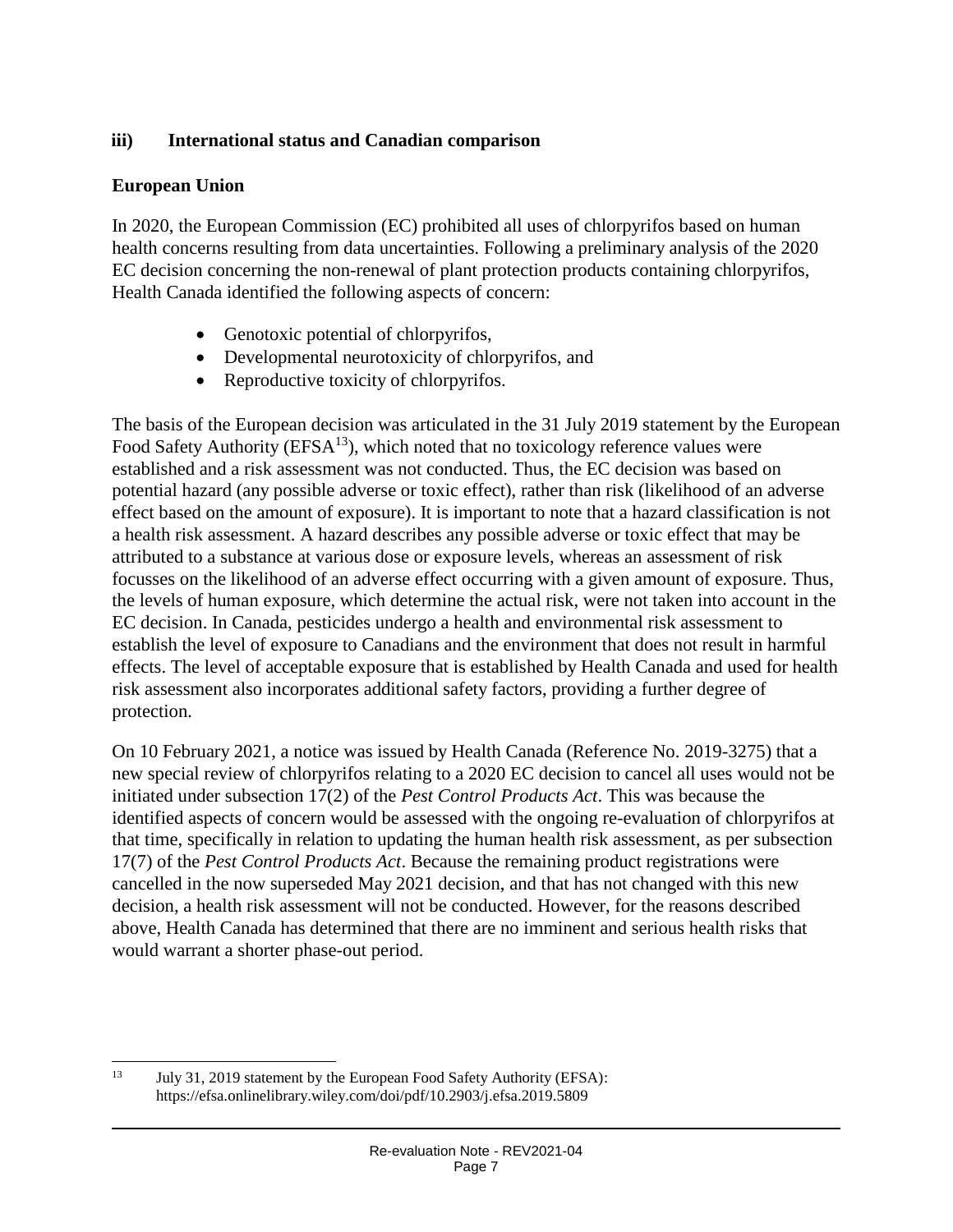#### **Australia**

As noted previously, the most recent final risk-based decision, which took into consideration the additional health information, was published in [2019](https://apvma.gov.au/sites/default/files/publication/50121-chlorpyrifos_2019_residential_exposure_assessment_and_risk_characterisation_report.docx) by the Australian Pesticide and Veterinary Medicine Authority (APVMA). Health Canada's human health reference values continue to be either aligned with those of APVMA for sensitive subpopulations including women of childbearing age, or more conservative (in other words, more protective) in the case of infants and children.

#### **United States**

In the United States, the USEPA registration review of chlorpyrifos is ongoing, and a final decision regarding the registration status of chlorpyrifos is not scheduled until 2022. A December 2020 proposed interim decision proposed retaining 11 critical uses (alfalfa, apple, cherries (tart), asparagus, citrus, cotton, peach, soybean, strawberry, sugar beet, wheat), which were found to have acceptable health risk with mitigation measures. However, a recent (August 2021) USEPA Final Rule<sup>14</sup> made in response to an order from the United States Court of Appeals for the Ninth Circuit has since resulted in the phase-out of all food uses of chlorpyrifos, including revocation of all Maximum Residue Limits, (referred to as tolerances in the United States). The decision of the United States to revoke all tolerances (in other words, MRLs) acknowledged that there were no risks of concern around chlorpyrifos residues on food based on their scientific assessment. However, the American tolerances were revoked based on different factors. First, there were concerns involving drinking water in the United States that are not applicable to the Canadian situation, given how rarely chlorpyrifos has been detected in Canadian drinking water, and when detected, falls below the level of concern. Second, a United States court order required an all or nothing conclusion on acceptable risk from the combined exposure to chlorpyrifos residues from drinking water, plus all current uses (food, commercial turf (for example, golf courses), etc.). Conversely, Canada has cancelled all uses and is applying the above-noted schedule, and overall the Canadian use pattern is smaller and more restrictive than that of the United States, having comparatively lower application rates and shorter seasonal uses.

Thus, it is important to keep in mind that this action in the United States is separate and distinct from the USEPA registration review process. Uses in non-food settings remain registered in the United States until completion of the re-evaluation.

#### **Canada**

As noted in Section (ii), Health Canada's current human health reference values (acceptable levels of exposure) continue to be either aligned with those of the APVMA and USEPA for sensitive subpopulations including women of child-bearing age, or more conservative (in other words, more protective) in the case of infants and children.

 $\overline{a}$ <sup>14</sup> USEPA, Chlorpyrifos Tolerance Final Rule Docket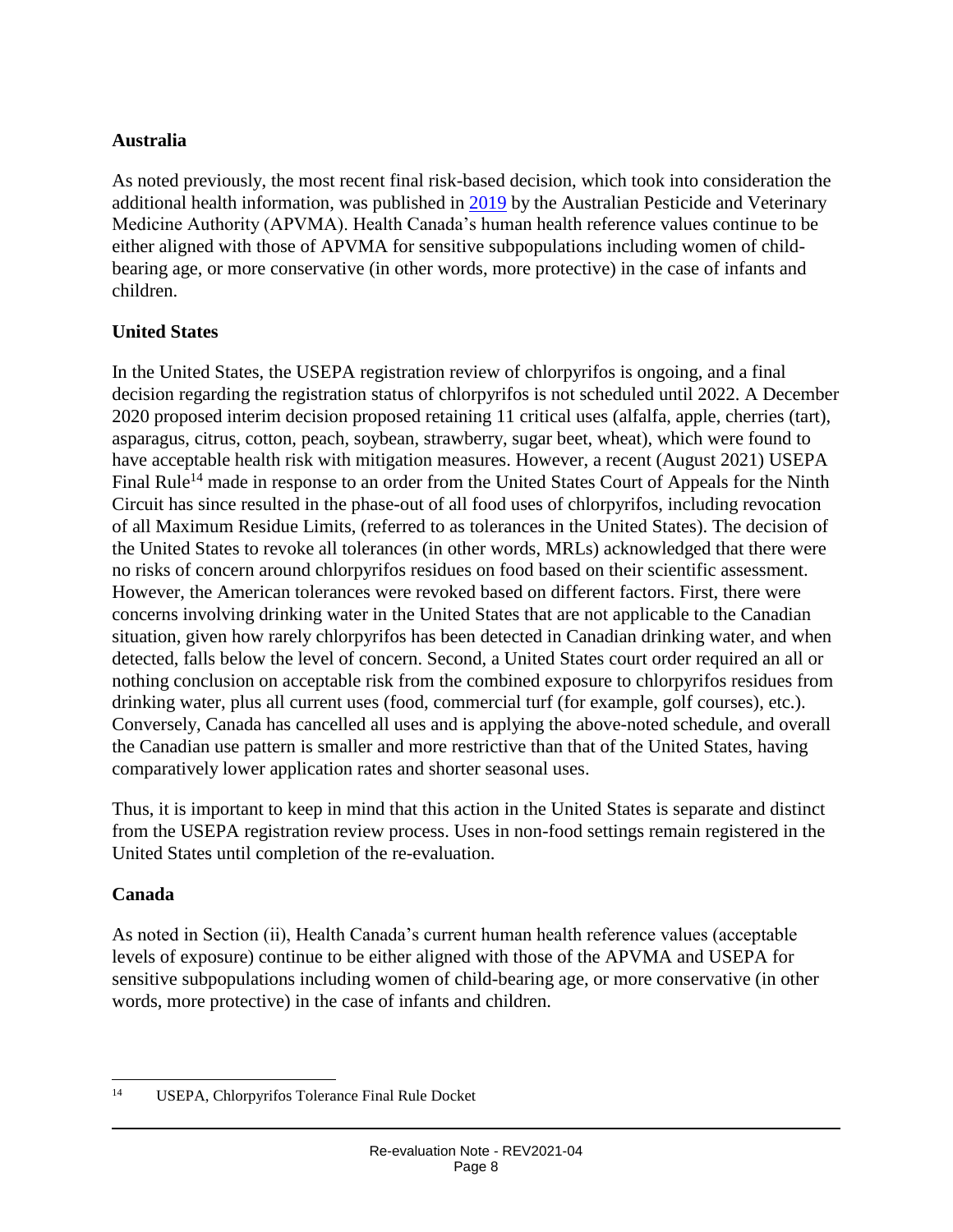Thus, given dietary risks were acceptable in Health Canada's original assessment using health reference values that are either aligned with or more conservative than the more recently updated human health reference values of other jurisdictions, Health Canada's assessment would still be protective of the Canadian population, including infants and children.

## **Conclusion**

 $\overline{a}$ 

As noted above, Health Canada has implemented several risk reduction measures for chlorpyrifos over the years. In 2000, Health Canada stopped allowing almost<sup>15</sup> all uses by homeowners<sup>16</sup> and updated chlorpyrifos labels to reflect this. In addition, Health Canada implemented mitigation measures in 2007 (REV2007-01, Update on the Re-evaluation of Chlorpyrifos) to further protect human health and the environment, following an assessment on agricultural and forestry uses. In December 2020, Health Canada published a re-evaluation decision (RVD2020-14, *Chlorpyrifos and Its Associated End-use Products (Environment)*) based on an updated environmental risk assessment (PRVD2019-05, *Chlorpyrifos and Its Associated End-use Products: Updated Environmental Risk Assessment*). In this decision, Health Canada cancelled almost all agricultural uses due to environmental risks of concern, while a few uses were acceptable from the environmental perspective. In this current decision (REV2021-04), all remaining registrations of pest control products containing chlorpyrifos are cancelled **immediately** due to failure to fulfill the mandatory data requirements to update the human health risk assessment for the final phase of the re-evaluation. Health Canada has determined that the current chlorpyrifos uses will not pose imminent and serious risks during the period of the phase-out described under the section entitled: **Final Determination with Respect to Chlorpyrifos**, taking into account the considerations outlined under section (ii).

<sup>&</sup>lt;sup>15</sup> Containerized low concentration ant baits/bait stations were discontinued in 2017

<sup>16</sup> Re-evaluation Note REV2000-05 *Chlorpyrifos*, 28 September 2000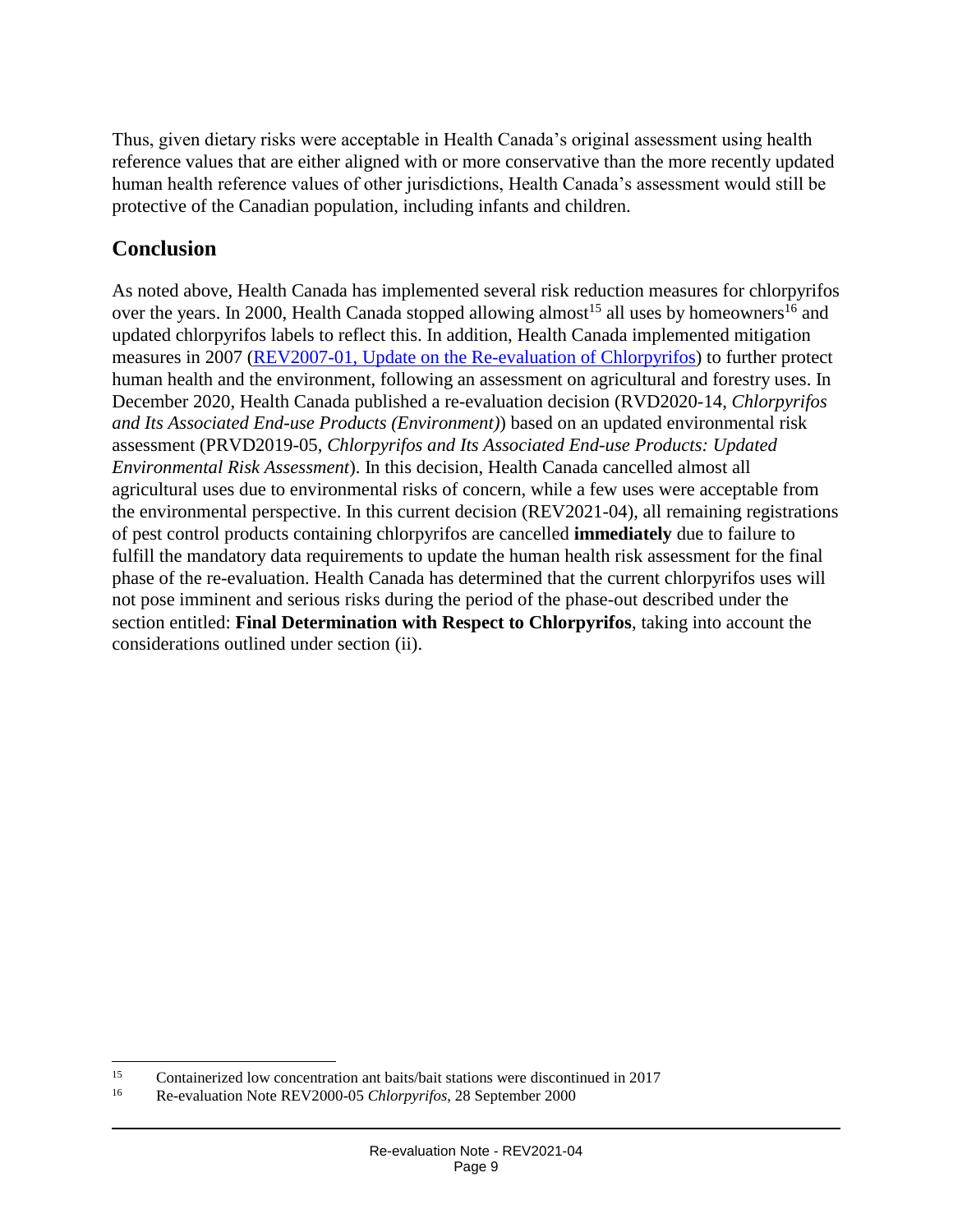## **Appendix I – Products containing chlorpyrifos subject to a phase-out period**

| <b>Registration</b> | <b>Product name</b>      | <b>Registrant name</b>   | Status*                     |
|---------------------|--------------------------|--------------------------|-----------------------------|
| number              |                          |                          |                             |
| 14879               | Lorsban 4E               | Corteva Agriscience      | Phase-Out Ending 2023-12-09 |
|                     | Insecticide              | Canada Company           |                             |
| 16458               | Lorsban 15G              | Corteva Agriscience      | Phase-Out Ending 2023-12-09 |
|                     | Insecticide              | Canada Company           |                             |
| 19656               | Dursban FM               | Corteva Agriscience      | Phase-Out Ending 2023-12-09 |
|                     | Insecticidal             | Canada Company           |                             |
|                     | Chemical                 |                          |                             |
| 20320               | Dursban HF               | Corteva Agriscience      | Phase-Out Ending 2023-12-09 |
|                     | Insecticidal             | Canada Company           |                             |
|                     | Concentrate              |                          |                             |
| 20407               | Dursban W                | Corteva Agriscience      | Phase-Out Ending 2023-12-09 |
|                     | Insecticidal             | Canada Company           |                             |
|                     | Concentrate              |                          |                             |
| 20944               | Lorsban 50W              | Corteva Agriscience      | Phase-Out Ending 2023-12-09 |
|                     | Insecticide              | Canada Company           |                             |
| 21997               | Dursban Water            | Corteva Agriscience      | Phase-Out Ending 2023-12-09 |
|                     | Soluble Insecticide      | Canada Company           |                             |
| 23621               | <b>Pyrinex Technical</b> | Adama Agricultural       | Phase-Out Ending 2023-12-10 |
|                     | Chlorpyrifos             | Solutions Canada Ltd.    |                             |
|                     | Insecticide              |                          |                             |
| 23704               | Pyrate 480 EC            | Adama Agricultural       | Phase-Out Ending 2023-12-10 |
|                     | Insecticide              | Solutions Canada Ltd.    |                             |
| 23705               | Pyrinex 480EC For        | Adama Agricultural       | Phase-Out Ending 2023-12-10 |
|                     | Food Crops               | Solutions Canada Ltd.    |                             |
| 24648               | Pyrifos 15G              | <b>Loveland Products</b> | Phase-Out Ending 2023-12-10 |
|                     | Insecticide              | Canada Inc.              |                             |
| 25823               | Chlorpyrifos             | FMC of Canada Limited    | Phase-Out Ending 2022-12-31 |
|                     | Technical                |                          |                             |
| 25831               | Nufos 4E                 | FMC of Canada Limited    | Phase-Out Ending 2023-12-10 |
|                     | Insecticide              |                          |                             |
| 27479               | Citadel 480EC            | Interprovincial          | Phase-Out Ending 2022-12-10 |
|                     | Insecticide              | Cooperative Limited      |                             |
| 29650               | Lorsban NT               | Corteva Agriscience      | Phase-Out Ending 2023-12-09 |
|                     | Insecticide              | Canada Company           |                             |
| 29984               | Warhawk 480 EC           | Loveland Products, Inc.  | Phase-Out Ending 2023-12-10 |
|                     | Insecticide              |                          |                             |

#### **Table 1 Products containing chlorpyrifos subject to a phase-out period<sup>17</sup>**

 $17\,$ <sup>17</sup> Source: Pesticide Product Information Database [https://pesticide-registry.canada.ca/en/index.html]